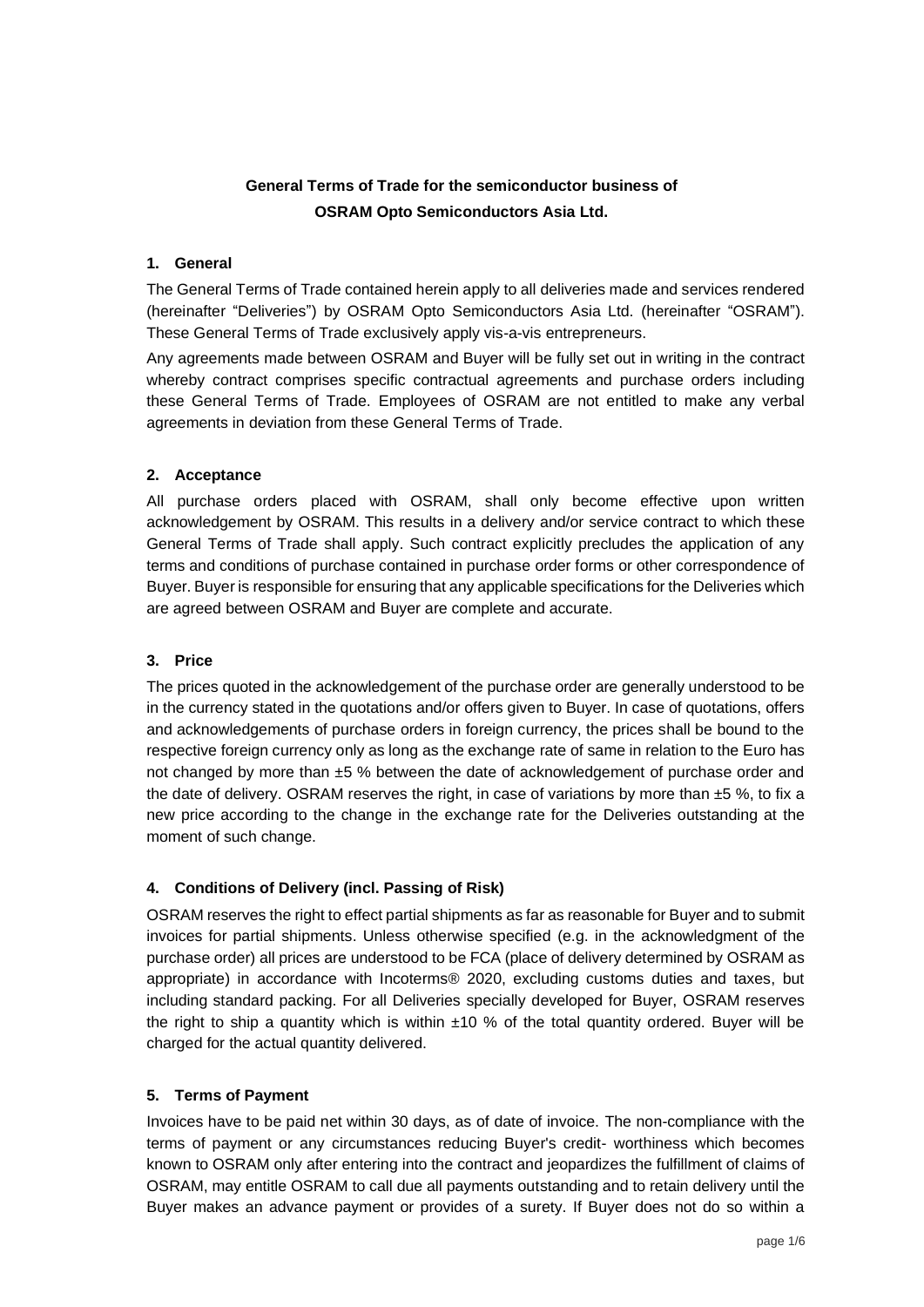reasonable period fixed by OSRAM, OSRAM shall be entitled to withdraw from the contract .Payments overdue shall be charged subsequently with past-due interest of 9 percentage points per annum above the applicable basic interest rate, as of the first day of their falling overdue. The option of enforcement of a higher damage remains unaffected. In case of default of payment, the Buyer shall bear the risk for currency exchange losses incurred against the claim in Euro on the due date.

Buyer shall only be entitled to offsetting and retention rights to the extent that Buyer's counterclaims have been finally determined by a non-appealable court decision, are undisputed or have been accepted by OSRAM. This restriction shall not apply to counterclaims of Buyer for defects or partial non-performance of the contract resulting from the same contract as the claims of OSRAM.

# **6. Time of Delivery, Change of Purchase Order (incl. Assembly and Errection)**

If OSRAM is responsible for the delay (hereinafter referred to as "Delay") and Buyer has demonstrably suffered a loss therefrom, the liability of OSRAM for damages in addition to performance shall be limited to a total of 5 % of the price of that part of the Deliveries which due to the Delay could not be put to the intended use. Buyer's claims for damages in lieu of performance shall be limited to 30% of the price of that part of the Deliveries which due to the Delay could not be put to the intended use. This shall not apply in cases of liability based on intent, gross negligence, or due to loss of life, bodily injury or damage to health. Rescission of the contract by Buyer based on statute is limited to cases where the OSRAM is responsible for the Delay. The above provisions do not imply a change in the burden of proof to the detriment of Buyer.

#### **7. Reservation of Property Rights**

Until complete payment of all invoices, the Deliveries listed in any given purchase order shall remain the property of OSRAM.

#### **8. Intellectual Property Rights**

By selling Deliveries to Buyer, OSRAM shall in no case convey any intellectual property rights or copyrights (hereinafter "IPR") to Buyer. Buyer agrees to hold OSRAM harmless against any claim, expense or loss resulting from the infringement of IPR arising from compliance with Buyer's designs, specifications, or instructions unless Buyer proves that the infringement of the IPR was not caused by its fault. OSRAM agrees to hold Buyer harmless if any justified claims resulting from the infringement by the Deliveries used in conformity with the delivery and/or service contract of IPR applicable in the country of the place of delivery are being asserted against Buyer and if Buyer has notified OSRAM promptly in writing of such assertion. OSRAM reserves the right to choose appropriate means of defense, including settlements out of court. Should it not be possible for Buyer to use the Deliveries under reasonable circumstances, OSRAM liability shall be limited to, at its discretion, (i) changing or replacing the Deliveries or(ii) acquiring, at its own expense, the right to use the Deliveries so that it constitutes no infringement of IPR. If this is impossible for OSRAM under reasonable conditions, Buyer may rescind the contract or reduce the remuneration pursuant to the applicable statutory provisions. OSRAM' liability to pay damages is governed by Article 13 (Exclusion and Limitation of Liability). Claims of Buyer are subject to a statute of limitations of 12 months calculated from the start of the statutory statute of limitations. By deviation therefrom, the statutory limitation period of two years shall apply for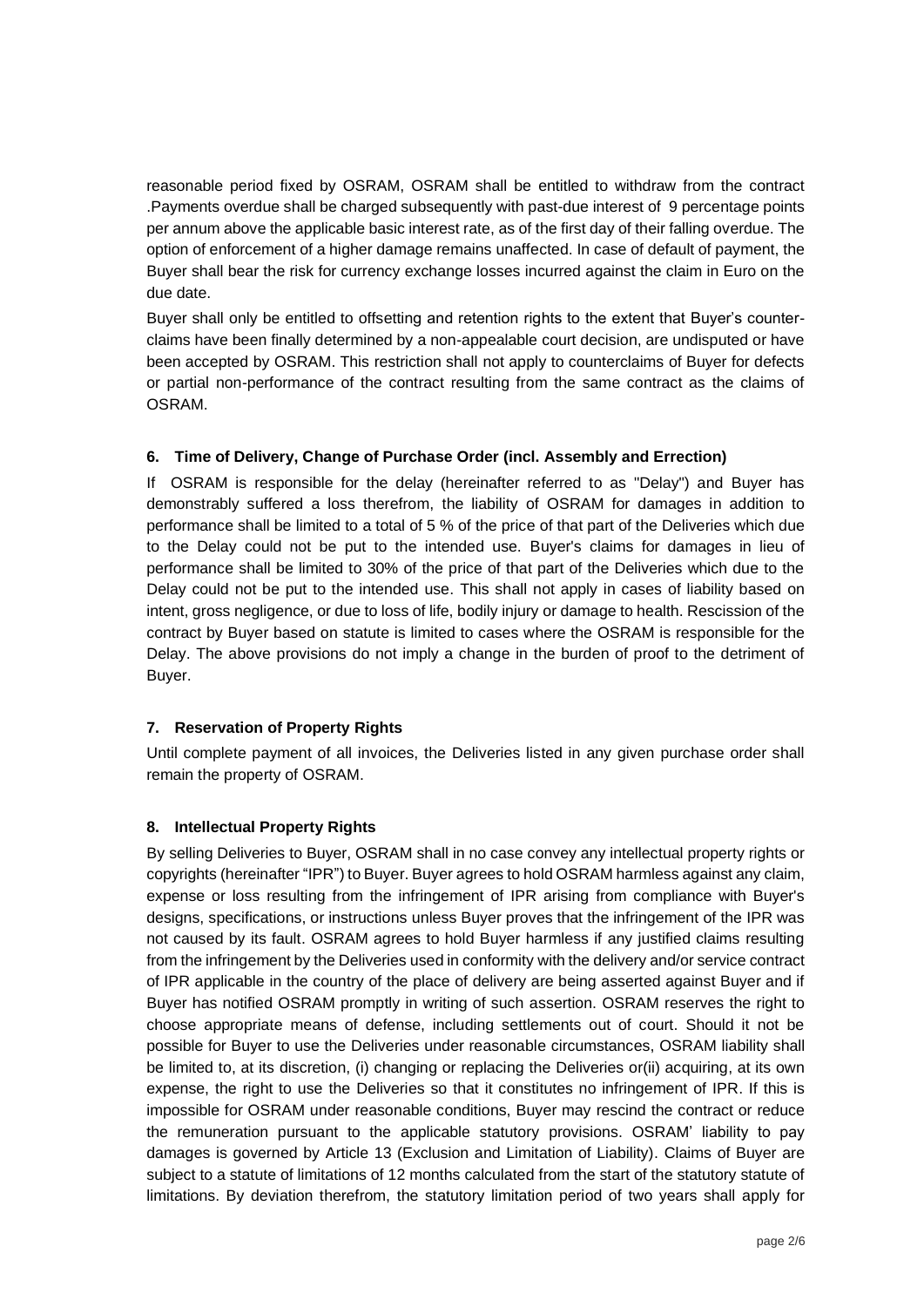damage claims due to intentional or grossly negligent breaches of duty or culpable injury to life, the body or health. Claims of Buyer shall be excluded if Buyer is responsible for the infringement of an IPR or if Buyer conceded infringement. Claims of Buyer shall also be excluded if the infringement of the IPR is caused (i) by designs, specifications or instructions made by Buyer, (ii) by a type of use not foreseeable by OSRAM, (iii) by modifications by Buyer, or (iv) by a combination with components and/or services not provided by OSRAM.

## **9. Software**

For software programs, pertaining documents, and all subsequent additions, Buyer shall have a non-exclusive, non-sublicensable and non-transferable right of use with the Deliveries provided that it remains unchanged, is used within the agreed performance parameters, and on the agreed equipment unless otherwise provided in a software license agreement between OSRAM and Buyer. All other rights shall remain with OSRAM or the program author respectively. Buyer ensures that – except where necessary for use of the Deliveries as intended in the contract – these programs, documents, and subsequent additions are not accessible to third parties or in third countries without OSRAM's express consent. Buyer shall not, under any circumstances reverse engineer, reverse compile, decompile, decrypt or disassemble the software, in whole or in part, except to the extent expressly authorized by OSRAM or applicable statutory law (e.g. in case of deliveries to Germany article Art 69e German Copyright Act and in case of deliveries to Austria Art § 40e Austrian Copyright Act).

### **10. Trade Acceptance**

The acceptance test shall be carried out by Buyer without undue delay. Should the take-over be delayed by reason of circumstances outside OSRAM's responsibility, the written communication of readiness for dispatch by OSRAM to Buyer shall be considered the date of delivery. In the absence of any written communication of inability to take delivery by Buyer within the time for taking delivery, the Deliveries shall be deemed accepted by Buyer. The criteria for acceptance or refusal shall be, in case of Deliveries specially developed for Buyer, the specifications or test conditions jointly agreed upon or, in case of standard Deliveries, the data sheets issued by OSRAM which were effective at the moment of placing of purchase order.

# **11. Warranty (incl. Impossibility of Performance)**

OSRAM warrants that the Deliveries will materially comply with the agreed upon specifications and are free from defects in material and workmanship. OSRAM's obligations under this warranty shall be discharged, at its option, by repairing, replacing, or giving credit for defective Deliveries, except otherwise agreed between OSRAM and Buyer. The period of warranty is 12 months (except for software products), as of the acceptance of the Deliveries by Buyer (see Article 10 – Trade Acceptance).

Buyer has to give OSRAM notice in writing of any defects, stating sufficient reasons, immediately but within 14 days as of delivery of the Deliveries at the latest. Any defects that could not be detected within that period in spite of careful examination must be communicated to OSRAM, in writing and stating sufficient reasons, immediately after becoming known. In default of such immediate communication, any warranty shall be excluded. The warranty shall also be excluded, if the Deliveries, after their acceptance, are defective due to misuse, neglect or accident or are handled not in conformity with the instructions recommended or given by OSRAM. No warranty shall apply to any defects of Deliveries which are due to any modification or alteration by persons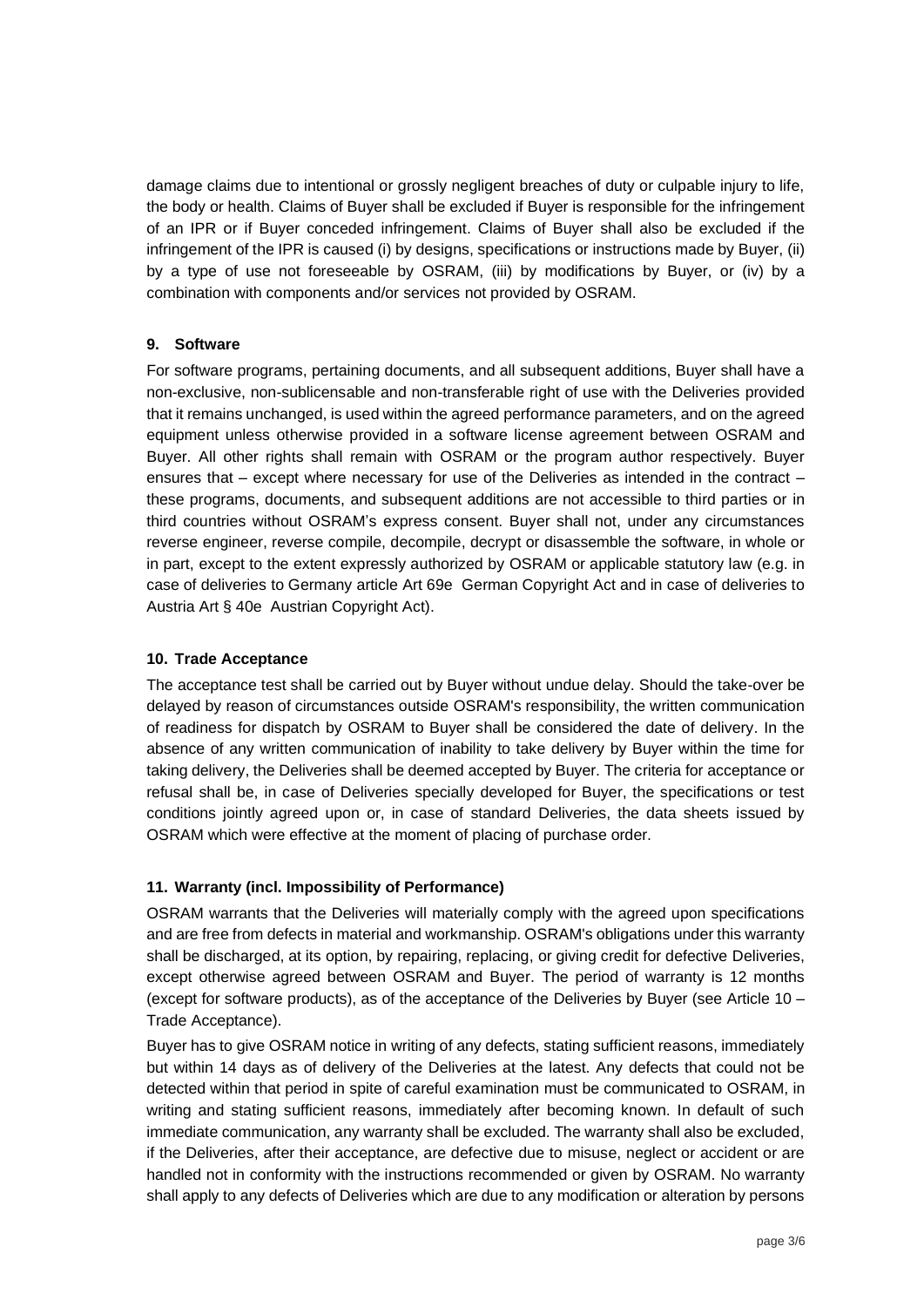other than OSRAM's authorized personnel or which have been received from any source other than OSRAM or its authorized resellers. Returns shall only be accepted after prior consent by OSRAM and shall be accompanied by an OSRAM Return Material Authorization (RMA) number obtained from OSRAM. For return shipment, Buyer shall use OSRAM' original packing in order to avoid any damage of the Deliveries. In case of justified warranty claims, OSRAM shall bear the transportation cost. In case of unjustified complaints, Buyer shall reimburse OSRAM for all expenses arising from such complaints (including but not limited to transportation costs) unless the Buyer proves that even when exercising due care the Buyer could not realize that the complaint was unjustified. Any claims of Buyer beyond the obligations under this warranty are excluded. If the Deliveries contain software, OSRAM warrants that the software will not fail to meet its programming specification and workmanship at the time of delivery when properly installed and used on the hardware defined by OSRAM. OSRAM does not warrant that the software meets requirements specified by Buyer, is error-free or without interruption. No warranty applies for defects that appear due to, including but not limited to incorrect storage of data medium, supplementary installation of other outside software, operating system modifications or hardware modifications or similar events. The warranty for software and for any updates or upgrades of existing software or parts of it is limited to a period of 3 months from the date of Buyer's acceptance of the Deliveries.

## **12. Force Majeure**

OSRAM shall not be liable for delays and damages caused by cancellation or postponement of the delivery of the Deliveries due to force majeure conditions. Force majeure conditions include all circumstances beyond OSRAM' control which OSRAM could not have reasonably anticipated and whose consequences OSRAM could not have reasonably avoided or overcome. Force majeure conditions include but are not restricted to: natural disaster, war, civil war, insurrections, strikes, fires, floods, earthquakes, labor disputes, epidemics or pandemics, governmental regulations and/or similar acts, freight embargoes, unforeseeable operating, traffic or shipment disturbances, unforeseeable lack of labor forces, energy, raw materials or auxiliary materials. Strikes, legitimate lockouts, boycotts and other labor disputes are considered force majeure conditions even when OSRAM itself is the target of or a participant of said actions. In the event of an epidemic or pandemic, this provision shall also apply if the epidemic or pandemic had already occurred when the contract was concluded, provided that OSRAM was not aware of its effects on the contract and could not foresee them as likely.

Force majeure conditions affecting a subcontractor hired by OSRAM shall also be deemed a force majeure condition for OSRAM. In the event that the force majeure conditions continue for a period of 3 consecutive months (or in the event that the delay is reasonably expected by OSRAM to extend for a period of 3 consecutive months), OSRAM shall be entitled to cancel all or any part of the contract without any liability or responsibility towards Buyer.

#### **13. Exclusion and Limitation of Liability**

Apart from warranties expressly stated herein and subject to the provisions below, in no event shall OSRAM be liable to Buyer in contract, tort (including negligence) or otherwise for loss or damage to property, loss of use, loss of anticipated revenues, interruption of operation, expenses including costs of capital, claims from Buyer's client(s), loss of profits or revenues or for any indirect, incidental or consequential loss or damage whatsoever.

The aforementioned limitations of liability do not apply in case of willful intent, gross negligence, liability for personal injury, product liability claims and in case of culpable breach of material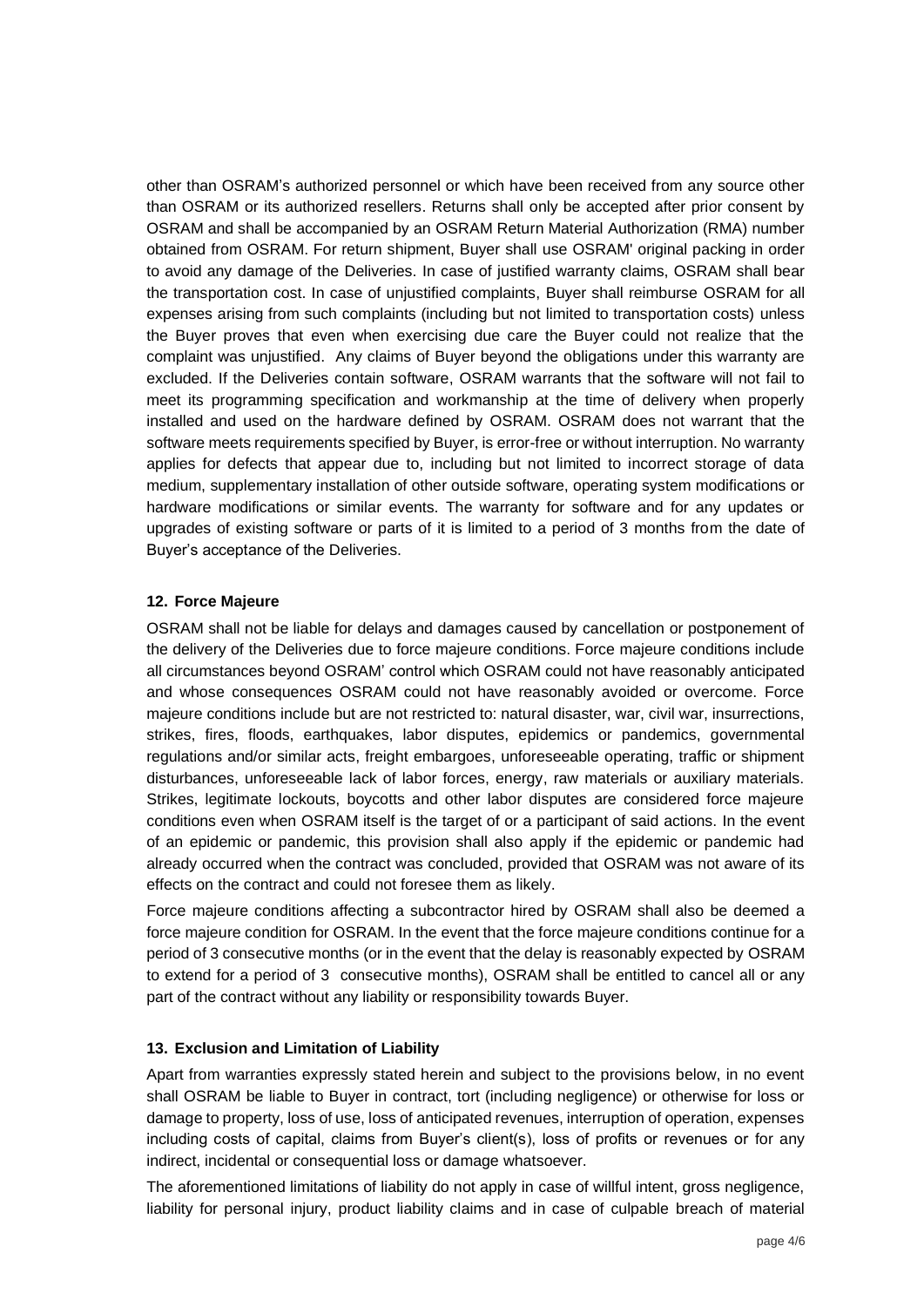contractual obligations. Material contractual obligations are those obligations which need to be complied with to reach the purpose of the contract and on the fulfillment of which Buyer usually relies and may reasonably rely on.

Insofar as OSRAM is liable according to the previous provision, the maximum overall liability for OSRAM for damages to property and financial losses not entailed by personal injury shall be limited to the total price of the corresponding accepted order, as long as OSRAM did not act intentionally or grossly negligently. This does not apply if, as an exception, the foreseeable damage typically occurring for the contract concluded is higher. In this case, liability is limited to the higher foreseeable damage. The aforementioned provisions do not imply a change to the burden of proof to Buyer's detriment.

## **14. Indemnification**

If OSRAM incurs any liability towards any third party for any loss or damage howsoever arising in connection with the performance of the contract with Buyer or supply of the Deliveries to Buyer, Buyer shall indemnify, defend and hold OSRAM harmless to the extent that OSRAM's liability is limited as stated in this General Terms of Trade. This obligation shall not apply if Buyer proves that the loss or damage was not caused by his fault.

## **15. Confidentiality**

Buyer acknowledges that all technical, commercial and financial data disclosed to Buyer by OSRAM is OSRAM's confidential information. Buyer shall not disclose any such confidential information to any third party and shall not use any such confidential information for any purpose other than as agreed between OSRAM and Buyer. If a non-disclosure agreement between OSRAM and Buyer was concluded, such non-disclosure agreement shall prevail.

# **16. Data Protection**

OSRAM and Buyer authorize to release to the respective other party and any of its affiliates any and all personal or professional data that is necessary or desirable for administration and/or fulfilment of any individual purchase order and these General Terms of Trade.

OSRAM and Buyer undertake to fully comply with any applicable personal data protection laws in applicable jurisdictions, especially with the General Data Protection Regulation (GDPR). OSRAM and Buyer shall ensure compliance with all legal data provisions including but not limited to the GDPR, particularly in regard to the lawfulness of data processing under joint controllership. OSRAM and Buyer shall take all necessary technical and organizational measures to ensure that the rights of data subjects, in particular those pursuant to Articles 12 to 22 GDPR, are guaranteed at all times within the statutory time limits. Buyer indemnifies OSRAM for any loss or damages, including, but not limited to, fees, fines and financial penalties under any applicable personal data protection laws.

# **17. Export Compliance**

If Buyer transfers goods (commodities, software, technology) delivered by OSRAM or works and services performed by OSRAM to a third party Buyer shall comply with all applicable national and international (re-) export control regulations (e.g. regulations of the European Union, regulations of the United States). If required to enable authorities or OSRAM to conduct export control checks, Buyer, upon request by OSRAM, shall promptly provide OSRAM with all information